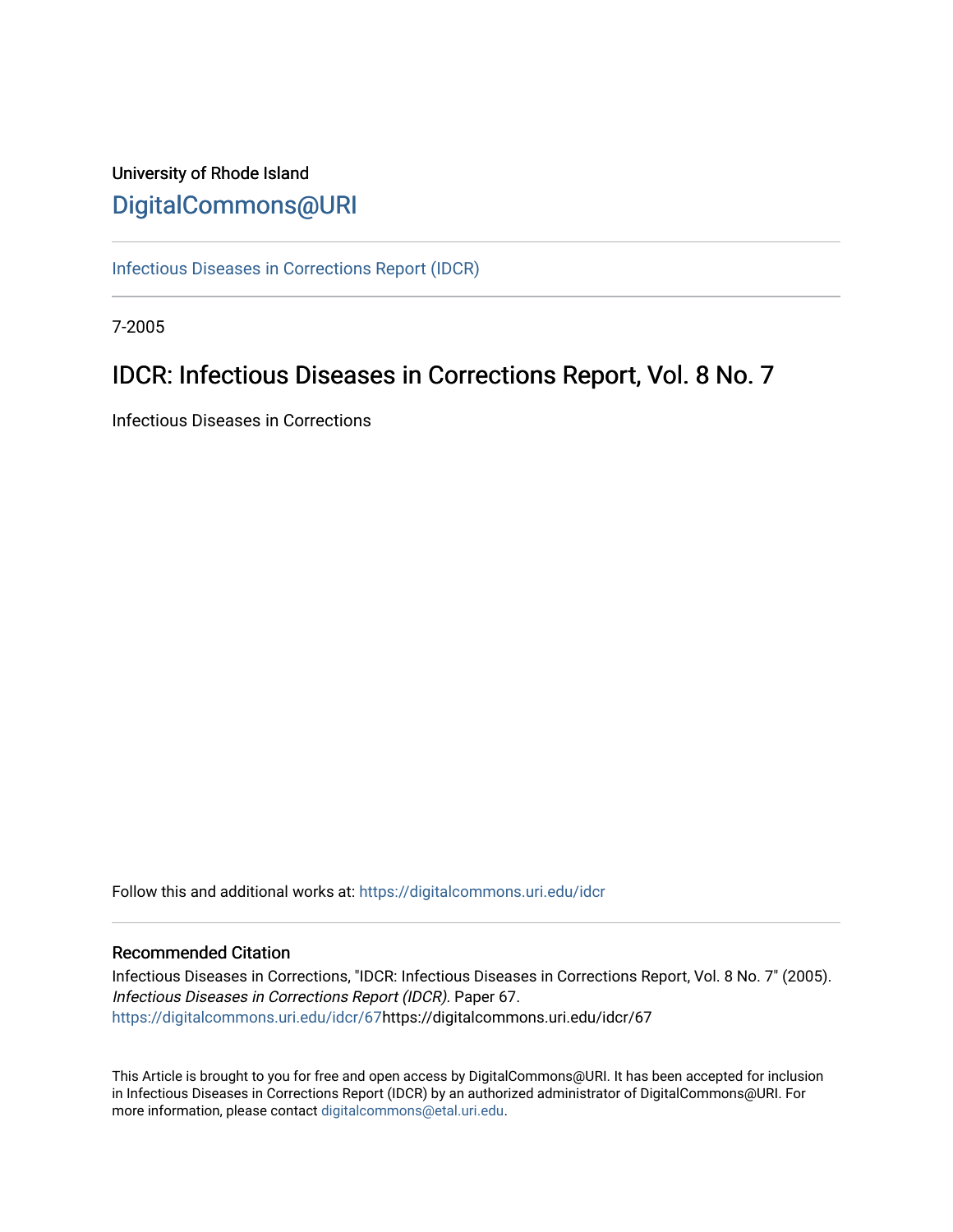





# NFECTIOUS DISEASES IN CORRECTIONS REPORT

## SPONSORED BY THE BROWN MEDICAL SCHOOL, OFFICE OF CONTINUING MEDICAL EDUCATION

## **ABOUT IDCR**

*IDCR, a forum for correctional problem solving, targets correctional physicians, nurses, administrators, outreach workers, and case managers. Published monthly and distributed by email and fax, IDCR provides up-to-the moment information on HIV/AIDS, hepatitis, and other infectious diseases, as well as efficient ways to administer treatment in the correctional environment. Continuing Medical Education credits are provided by the Brown University Office of Continuing Medical Education. IDCR is distributed to all members of the Society of Correctional Physicians (SCP) within the SCP publication, CorrDocs (www.corrdocs.org).*

## **CO-CHIEF EDITORS**

**Anne S. De Groot, MD** *Director, TB/HIV Research Lab, Brown Medical School*

**David Thomas, MD, JD**

*Professor and Chairman, Department of Surgery, Division of Correctional Medicine NSU-COM*

## **DEPUTY EDITORS**

**Joseph Bick, MD** *Chief Medical Officer, California Medical Facility, California Department of Corrections*

> **Renee Ridzon, MD** *Senior Program Officer, HIV, TB, Reproductive Health, Bill & Melinda Gates Foundation*

**Bethany Weaver, DO, MPH** *Acting Instructor, Univ. of Washington, Center for AIDS and STD Research*

## **SUPPORTERS**

*IDCR is grateful for the support of the following companies through unrestricted educational grants: Major Support: Abbott Laboratories, Boehringer Ingelheim and Roche Pharmaceuticals. Sustaining: Pfizer Inc., Gilead Sciences, Inc., GlaxoSmithKline, Merck & Co., Schering-Plough and ViroLogic.*

# **HEPATITIS C IN CORRECTIONS: TESTING, TREATMENT AND CO-INFECTION**

*William M. Cassidy\*, MD, Louisiana State University Health Services Center David Guidry\*\*, Louisianna State University Courtney E. Colton\*\*\*, IDCR Managing Editor DISCLOSURES: \*Consultant: Schering, Roche, InterImmune. Grant/Research Support: Schering, Roche, Merck. Speaker's Bureau: Schering, Roche, GlaxoSmithKline, Merck \*\*Nothing to disclose*

*\*\*\*Nothing to disclose*

#### **Background**

With an estimated worldwide prevalence of 2.2%, hepatitis C virus (HCV) is one of the most prevalent chronic viral infections in the world.<sup>1</sup> Incarcerated populations have dramatically higher rates of HCV infection than non-incarcerated populations. Approximately 2.0% of the United States (US) non-incarcerated population has been infected with HCV; 1.3% are chronically infected. In contrast, seroprevalence studies have found HCV infection rates ranging between 16-43%2,3,4 among incarcerated populations; 12- 35% of inmates have chronic infection.

HCV is a viral infection transmitted primarily<br>through blood and blood products. through blood and blood products. Approximately 75% of acutely infected patients will develop chronic infection, and 20% of those with chronic infection develop cirrhosis within 20 years. <sup>6</sup> While there is no vaccine for HCV, effective strategies for preventing transmission exist. 5 Additionally, the current standard-of-care treatment regimen, pegylated interferon (PEG IFN) alfa plus ribavirin (RBV), has demonstrated higher sustained virologic response (SVR) rates, defined as the absence of HCV RNA in serum by a sensitive test at the end of treatment and six months later, compared to standard interferon. PEG IFN alfa plus RBV is safe and efficacious in both HCV mono-infected<sup>7</sup> and HIV/HCV coinfected patients.

Because nearly one-third of all HCV-infected persons pass through correctional facilities each year<sup>8</sup>, and will eventually return to the communities from whence they came, providing HCV screening, testing, treatment and prevention education (including education regarding re-infection and basic primary prevention for those who do not test HCV-infected) within corrections could have important public health implications. Testing and, when appropriate, treating HCV-infected inmates could reduce disease transmission in the communities to which inmates return.

#### **Testing**

Currently, the United States Task Force for Preventive Services recommendations caution against routinely screening patients for HCV infection, 9 as screening tests have low positive predictive values (PPV) if the prevalence of the disease in the population being screened is less than 10%. Those recommendations do not apply to drug-using populations. The most efficient means of HCV transmission is through injection drug use; estimates of HCV prevalence for injection drug users (IDUs) are as high as 90% in some regions.<sup>10</sup> Since a large number of inmates have previously or currently inject drugs and because approximately one-third of HCV-infected persons pass through corrections every year, most experts recommend that prison inmates be screened for HCV infection.<sup>11</sup>

Accordingly, Centers for Disease Control and Prevention (CDC) recommendations regarding HCV screening in correctional settings includes the following statements: (1) All inmates should be questioned regarding risk factors for HCV infection during entry medical examinations, and those with risk factors should be tested for HCV; (2) The sensitivity of risk factor-based screening should periodically be determined by seroprevalence surveys, in combination with ascertainment of demographic and risk factor information. Serologic testing of expanded groups of inmates or all inmates is recommended when: (2a) selfreported history of risk factors alone identifies <75% of anti-HCV positive inmates or (2b) the prevalence of risk factors for HCV infection, including injection drug use, is known to be high (>75%), and a high prevalence (>20%) of HCV infection exists among inmates who deny risk factors. 5

Persons who received a blood or organ transplant prior to 1992 should also be tested.<sup>4</sup> Although transmission from exposure to an infected sexual partner is less efficient, any individual who has had multiple sexual partners or who believes one of his or her partners is HCVinfected, should be tested. Lastly, persons with

### *Continued on page 2*

## **WHAT'S INSIDE**

Brown Medical School | Providence, RI 02912 | 401.453.2068 | fax: 401.863.6087 | www.IDCRonline.org *If you have any problems with this fax transmission please call 800.748.4336 or e-mail us at IDCR@corrections.net*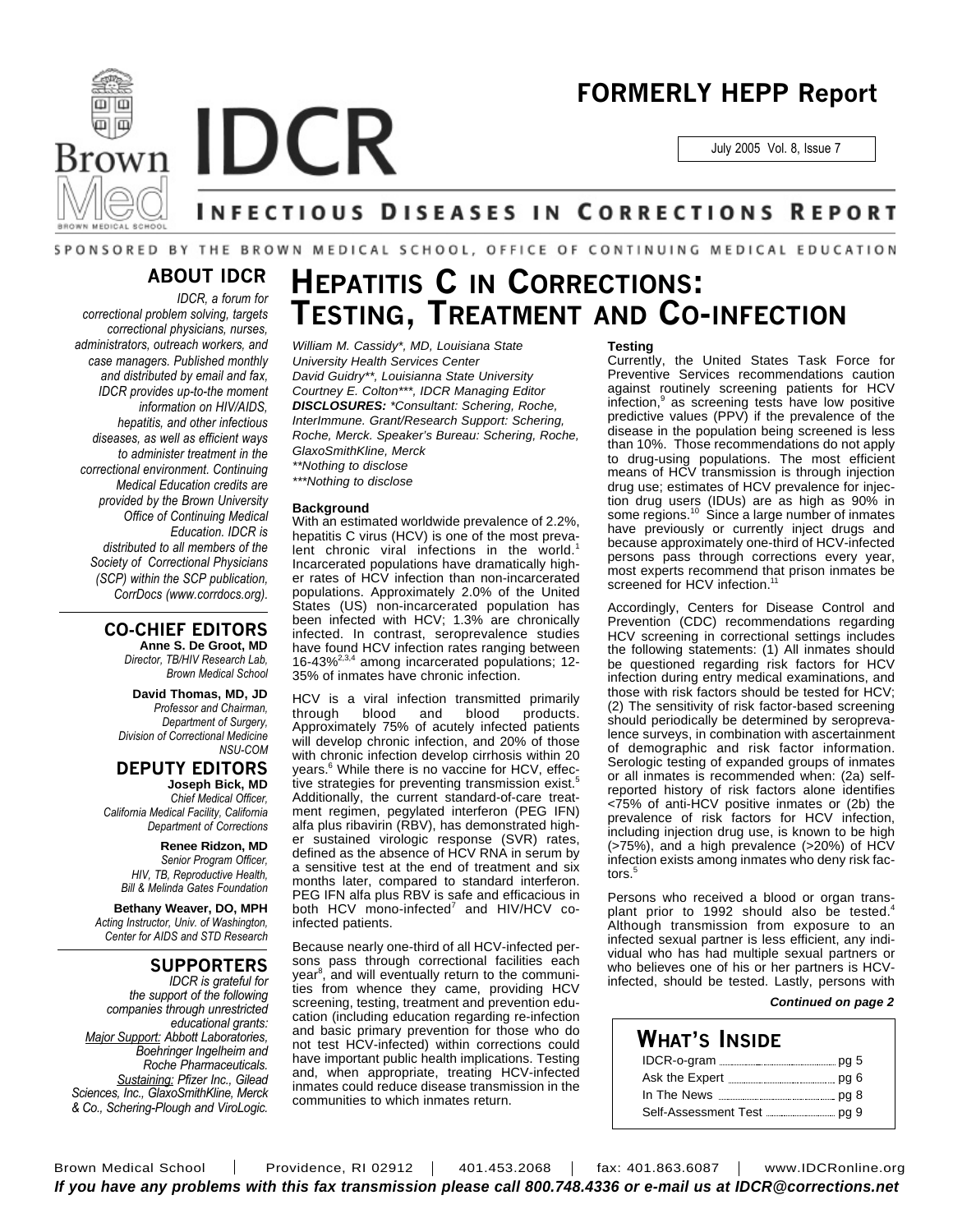## **HEPATITIS C IN CORRECTIONS...** *(continued from page 1)*

unexplained elevations of aminotransferase levels, those who have ever been on hemodialysis, and those with HIV infection, should all be tested for HCV infection.<sup>2</sup>

### **Laboratory Diagnosis of HCV**

Eighty percent of individuals with acute HCV infection are asymptomatic.<sup>12</sup> Identification of HCV infection is accomplished by initially testing for antibodies to HCV (anti-HCV.) To prevent false-positive results, testing should include an antibody screening assay, followed by confirmatory testing of positive results with a more specific assay (Table 1.) Because a positive test result for anti-HCV does not distinguish between acute and chronic infection, HCV RNA testing should be performed in individuals who test positive for anti-HCV. Chronic infection is defined as the presence of HCV RNA for a minimum of six months.<sup>13</sup>

### **HCV Genotypes**

There are six different HCV genotypes. Because HCV genotype is the strongest predictor of response to treatment, 14 genotype should be determined in all HCV-infected persons prior to treatment. Studies indicate that individuals infected with HCV genotype 1 are the least likely to achieve a SVR, while those infected with genotypes 2 and 3 are much more likely to achieve a SVR. 1 It should be noted that 95% of HCV-infected African Americans are infected with genotype 1, while only 65% of non-African Americans are infected with genotype 1.<sup>15</sup> Two tests, which are not FDA-approved, are currently available for HCV genotyping. These include the Trugene HCV 5'NC Genotyping Kit (Visible Genetics) and the Inno LiPA HCV II (Innogenetics.) These tests fail to identify HCV genotype in less than 3% of HCV-infected persons, and may display a mixed genotype in 1%-4% of HCV-infected persons. 2

### **Liver Biopsy**

Various protocols exist in a number of correctional systems to determine who should receive a liver biopsy and tehse are not consistent among different state department of corrections. This point is important if liver biopsy is considered a prerequisite for treatment, because those who do not qualify for biopsy would not be considered candidates for treatment. The following criteria have all been used to determine who should receive a liver biopsy: (1) two elevated ALT levels greater than two times the upper limit of normal, at least three months apart; (2) one ALT level greater than two times the upper limit of normal; (3) one ALT level greater than 1.5 times the upper limit of normal; (4) any ALT elevation at any time (but not persistently normal ALT); (5) all HCV-infected persons. The California DOC offers liver biopsy to all HCV-infected persons 45 or older, regardless of ALT levels, while those younger than 45 must have elevated ALT levels. It should be noted that the available literature does not clearly lend support to any particular criteria as listed, and that decisions in individual cases should be guided by the totality of the clinical picture for each patient.

Liver biopsy results reveal information regarding the extent of fibrosis (staging) and degree of hepatic inflammation (grading), thus helping the patient and provider decide on the course, and urgency, of therapy.<sup>16</sup> Various scoring systems for defining staging and grading have been developed. The components of two of these scoring systems are shown in Table 2.

More-than-portal fibrosis on liver biopsy (Metavir score of ≥2 or an Ishak score of  $\geq$ 3) is an important predictor of future progression of liver disease and the need for HCV treatment. <sup>11</sup> Scoring is usually provided in the pathology laboratory report.

Non-invasive tests, including the FibroSURE test and aspartate aminotransferase to platelet radio index (APRI), may be alternatives to liver biopsy. Both tests are limited in that they poorly differentiate between stages 1 and 2 fibrosis. Often this represents the cutoff wherein many protocols determine whether patients will or will not receive interferon/RBV therapy. Therefore, non-invasive tests are only helpful when severe liver damage or cirrhosis is the expected finding.

Because of decreased SVR rates in HCV genotype 1-infected patients, many clinicians obtain a liver biopsy for these patients to guide treatment recommendations. HCV genotype 2- and 3-infected patients have a higher likelihood of achieving a SVR and so some advocate treating all such patients, regardless of liver disease severity, and without liver biopsy. Current AASLD recommendations state that a liver biopsy should be performed, regardless of ALT levels, and

## **Table 1: FDA-Approved HCV Laboratory Tests**

### **Antibody Screening Tests**

- Abbott HCV EIA 2.0 (Abbott Laboratories)
- ORTHO HCV Version 3.0 ELISA (Ortho-Clinical Diagnostics)
- VITROS Anti-HCV assay (Ortho-Clinical Diagnostics)

### **Confirmatory Tests**

- Chiron RIBA HCV 3.0 SIA (Chiron Corp)
- AMPLICOR HCV Test, Version 2.0 (Roche Molecular Systems)
- **\* COBRAS AMPLICOR HCV test** (Roche Molecular Systems)

### **Table 2: HCV Scoring Systems**

| <b>Stage</b>  | <b>Metavir System</b>            | <b>Ishak System</b>                                                                |
|---------------|----------------------------------|------------------------------------------------------------------------------------|
| 0             | No fibrosis                      | No fibrosis                                                                        |
|               | Periportal fibrosis<br>expansion | Fibrous expansion of some<br>portal areas, with or without<br>short fibrous septae |
| $\mathcal{P}$ | Portal-portal (P-P)<br>septae    | Fibrous expansion of most<br>portal areas, with or without<br>short fibrous septae |
| 3             | Portal-central (P-C)<br>septae   | Fibrous expansion of most<br>portal areas with occasional<br>P-P bridging          |
| 4             | Cirrhosis                        | Fibrous expansion of portal<br>areas with marked bridging<br>$(P-P or P-C)$        |
| 5             |                                  | Marked bridging (P-P or P-<br>C) with occasional nodules                           |
| 6             |                                  | Cirrhosis                                                                          |

*Table adapted from: AASLD practice guideline: diagnosis, management, and treatment of hepatitis C.*

for all genotypes, when the results will influence whether treatment is recommended. A biopsy is not required to initiate therapy. <sup>7</sup>

### **Treatment**

The current standard-of-care treatment regimen for HCV mono-infection and HIV/HCV co-infection is PEG IFN alfa plus RBV.<sup>10</sup> The two FDA-approved PEG IFN products; PEG IFN alfa-2a (Pegasys®, Hoffman-La Roche) and PEG IFN alfa-2b (Peg-Intron®, Schering-Plough Corporation) have demonstrated similar indicators of both treatment response and adverse events, but further studies are needed to compare the efficacy of the two products.<sup>6,10</sup>

If, at 12 weeks of treatment, the early virologic response (EVR) indicates that there has not been a 2 log decline in HCV RNA relative to baseline HCV RNA, the patient is unlikely to achieve a SVR and treat-<br>ment should be discontinued.<sup>17</sup> ment should be discontinued.

Treatment is not recommended for individuals under certain circumstances (Table 3.)

All HCV-infected patients should receive hepatitis A virus (HAV) and HBV vaccinations if they are non-immune (see this months IDCR-ogram.)

### **Drug Side Effects**

Side effects of PEG IFN alfa may include neutropenia, thrombocytopenia, depression, hypothyroidism, irritability, concentration and/or memory disturbances, fatigue, headaches, nausea, vomiting, weight loss, insomnia, and flu-like symptoms.<sup>18</sup>

Side effects of RBV may include hemolytic anemia, fatigue, and rash. Pregnant women should not be prescribed RBV, as it can result in birth defects. During treatment and for six months post-treatment, men and women should use contraception methods to avoid pregnancy. <sup>11</sup> RBV is contraindicated in patients on dialysis and in patients who have severely elevated creatinine clearance.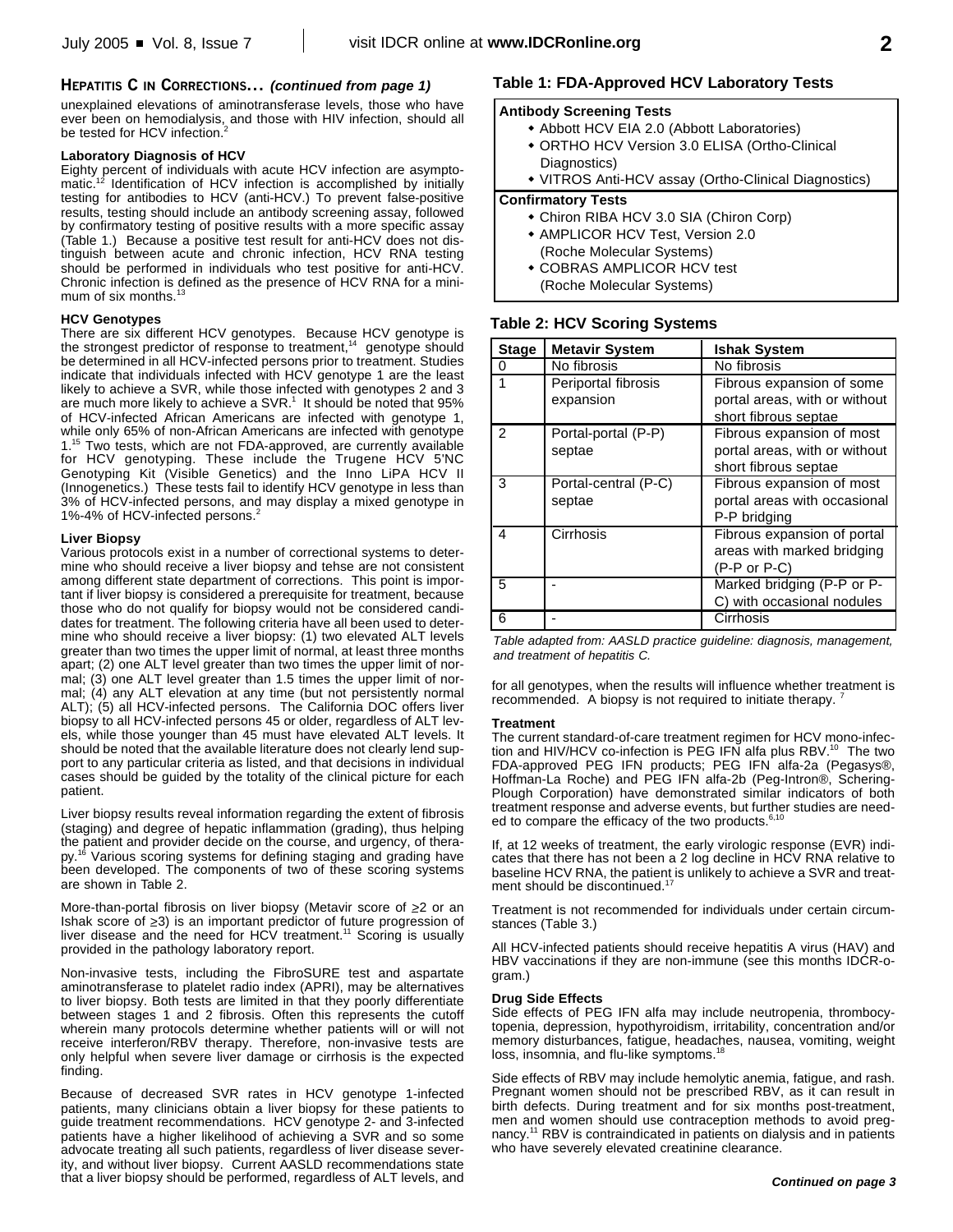### **HEPATITIS C IN CORRECTIONS...** *(continued from page 2)*

All adverse effects tend to decrease in severity after the initial few weeks of treatment, and may be managed with antidepressants, growth factors (i.e. epoetin, granulocyte colony-stimulating factor),<br>and analgosies <sup>10</sup> and analgesics.

### **Treatment Failure**

Individuals who fail to achieve a SVR after initial treatment may be able to achieve a SVR with a re-treatment regimen of PEG IFN plus RBV. A SVR is typically achieved in 25%-40% and 10% of patients who failed to respond to interferon alfa monotherapy and interferon alfa plus RBV, respectively. <sup>19</sup> AASLD guidelines state that "retreatment with PEG IFN plus RBV should be considered for non-responders or relapsers who have significant fibrosis or cirrhosis and who have undergone previous regimens of treatment using non-pegylated IFN. Retreatment with PEG IFN plus RBV with the aim of eradicating HCV is not indicated in patients who have failed to respond to a prior course of PEG IFN plus RBV, even if a different type of PEG IFN is administered." 11

### **Normal ALT Levels**

The Federal Bureau of Prisons (FBOP) protocol currently states that the management of HCV-infected inmates should be restricted to those inmates with an ALT level greater than or equal to two times the upper limit of normal.<sup>20</sup> However, in a given patient, ALT levels may fluctuate. Additionally, when other laboratory abnormalities exist (i.e. low platelet count) further evaluation and/or treatment are indicated. Current controversy exists regarding whether patients, in whom all biochemical markers of liver injury are normal and in whom ALT levels are normal on multiple occasions, should be treated.

The 2002 National Institutes of Health (NIH) consensus conference statement on management of HCV-infected patients with persistently normal ALT levels stated, "Approximately 30% of patients with chronic HCV infection have normal ALT levels…Although most of these patients have mild disease, histologically, some may progress to advanced fibrosis and cirrhosis."<sup>21</sup>

A recent study evaluated the efficacy and safety of antiviral therapy for chronic HCV-infected patients with persistently normal ALT levels. Patients with at least three normal ALT values over an 18 month period were randomized to receive one of the following: PEG IFN alfa-2a 180 mg/wk plus RBV 800mg/day for 24 weeks, the same combination for 48 weeks, or no treatment. All patients were monitored for 72 weeks. An SVR was achieved by 30% and 52% of the patients treated for 24 and 48 weeks, respectively. No patient achieved a SVR in the untreated group. HCV genotype 1-infected patients achieved SVR rates of 13% and 40% with 24 and 48 weeks of treatment, respectively. HCV genotype 2- or 3-infected patients achieved SVR rates of 72% and 78% with 24 and 48 weeks of treatment, respectively. While there are no current recommendations regarding whether to treat patients with normal ALT levels, study authors concluded that the efficacy and safety of PEG IFN alfa-2a plus RBV for chronic HCVinfected patients with normal ALT levels is similar to that in patients with elevated ALT levels.<sup>22</sup>

### **HIV/HCV Co-Infection**

Among HIV-infected individuals living in the US, nearly 30% are coinfected with HCV.<sup>vi</sup> HCV is common in HIV-infected individuals because of the shared routes of transmission of the two diseases. While HCV infection often takes 20 to 30 years to progress to cirrhosis, the course of HCV is accelerated in the presence of HIV.<sup>vi</sup> Aggressive treatment of HIV/HCV co-infected individuals is warranted, given the potential for increased immunosuppression and decreased response to antiretroviral therapy (ART.)

In the AIDS Pegasys Ribavirin Co-Infection Trial (APRICOT) involving HIV/HCV co-infected patients, 40% and 62% of HCV genotype 1- and HCV genotype 2- or 3-infected patients, respectively, achieved a SVR. These are the highest SVR rates among co-infected patients in any reported study thus far.<sup>23</sup> It should be noted that all participants in this study had well controlled HIV; viral load averaged 50 µg/ml and CD4 count averaged 500 cells/ml. In co-infected patients, the duration of HCV therapy is increased from 24 to 48 weeks for genotype 2- and 3-infected patients. Because of a high relapse rate for genotype 1 infected patients, extending HCV therapy from 48 to 72 weeks may improve therapy outcomes. For more information on co-infection, please refer to the case study in this month's issue.

#### **Why Treat?**

Treatment of chronic HCV infection has been shown to be cost-effec-

### **Table 3: Treatment Recommendations**

- Treatment is not recommended for the following: • Major, uncontrolled depression (interferons
	- exacerbate depressive symptoms)
	- Renal, heart, lung transplant recipient • Any condition known to be exacerbated by interferon and RBV
	- Pregnant women/women who are unable to comply with adequate contraception
	- \* Severe concurrent disease (ie severe hypertension)
	- Known hypersensitivity to drugs used in HCV treatment

tive. In a recent study, a Markov model of disease progression was constructed to determine if the gain in SVR achieved with PEG IFN alfa-2a plus RBV would be worth the incremental cost. In the model, cohorts of patients received PEG IFN alfa-2a plus RBV for 48 weeks (genotype 1, genotype non-1 with fibrosis) or 24 weeks (genotype non-1 without fibrosis.) The model predicted that in HCV genotype 1 infected patients, PEG IFN alfa-2a plus RBV would increase life-years (LY) by 78 years and quality adjusted life years by (QALY) by .67 years, compared with interferon alfa-2b plus RBV. The associated cost per LY and QALY gained would be \$11,952 and \$13,804, respectively. In HCV genotype non-1-infected patients, PEG IFN alfa-2a plus RBV would increase LY and QALY by 1.17 and 1.01 years, respectively, compared with interferon alfa-2b plus RBV; the associated cost per LY and QALY gained would be \$4,132 and \$4,772, respectively. The study authors concluded that PEG IFN alfa-2a plus RBV for the treatment of naïve adults with chronic HCV infection, regardless of HCV genotype, is cost-effective; halting the progression of disease and avoiding costly future morbidities largely offset costs associated with treatment. <sup>24</sup> Other studies have arrived at similar conclusions. 25

The correctional environment, with its high HCV prevalence rates among inmates, provides an opportunity to diagnose and treat populations at the highest risk of HCV infection. Because no formal national guidelines for the treatment of HCV within corrections exist, most guidelines are system-specific. Research on the implementation of cost-effective HCV screening, testing, and treatment among the incarcerated population is essential.

*<sup>i</sup>Editor's Note: QALY: A year of life adjusted for its quality or its value. A year in perfect health is considered equal to 1.0 QALY. The value of a year in ill health would be discounted.*

*References:*

- *1. Heathcote, et al. Journal of Viral Hepatology. 2005; 12(3):223-35.*
- *2. Macalino, et al. Am J Pub Health. 2004; 94(7):1218-23.*
- *3. Horne et al. J Pub Health. 2004; 26(4):372-5.*
- *4. Hammet, et al. Am J Pub Health. 2003; 93(6):858-9.*
- *5. CDC. MMWR. 2003; 52(RR1):1-44.*
- *6. Cacoub P. Int J STD & AIDS. 2005; 16:1-4.*
- *7. Fried, et al. N Eng J Med. 2002; 347(13):975-82.*
- *8. Herman A. CDC. 2000:1-28.*
- *9. U.S. Preventive Services Task Force. Ann Int Med. 2004; 140(6).*
- *10. Dieterich, et al. Clin Gastroenterol Dis. 2005; 3(4):311-18.*
- *11. Strader, et al. Hepatology. 2004; 39(4):1147-71.*
- *12. CDC. Available at:*

*http://www.cdc.gov/ncidod/diseases/hepatitis/c/fact.htm Last accessed 18 May 2005.*

- *13. CDC. MMWR. 2003; 52(RR-3):1-13.*
- *14. Fried MW. Rev Gastroenterol Dis. 2004;4(1):S8-13.*
- *15. Reddy, et al. Hepatology. 1999; 30(3):787-93.*
- *16. Nakaji, et al. Path Int. 2002; 52(11):683-90.*

*17. Davis, et al. Hepatology. 2003; 38(3):645-52.*

*18. FDA Website. www.accessdata.fda.gov/scripts/cder/drugsatfda/*

*index.cfm?fuseaction=Search.Label\_ApprovalHistory Last accessed 17 May 2005.*

*19. Lim, et al. Rev Gastroenterol Disord. 2004; 4(3):97-103.*

*20. Federal Bureau of Prisons clinical practice guidelines for the prevention and treatment of viral hepatitis. 2003. www.vop.gov Last accessed 2 February 2004.*

*21. National Institutes of Health. Hepatology. 2002; 36(5 Suppl 1):3.*

- *22. Zeuzem, et al. Gastroenterology. 2004; 127(6):1724-32.*
- *23. Keating, et al. Drugs. 2004; 64(24):2823-43.*

*24. Sullivan, et al. Pharmacoeconomics. 2004; 22(4):257-64.*

*25. Shepherd, et al. Int J of Tech Ass in Health Care. 2005; 21(1):47.*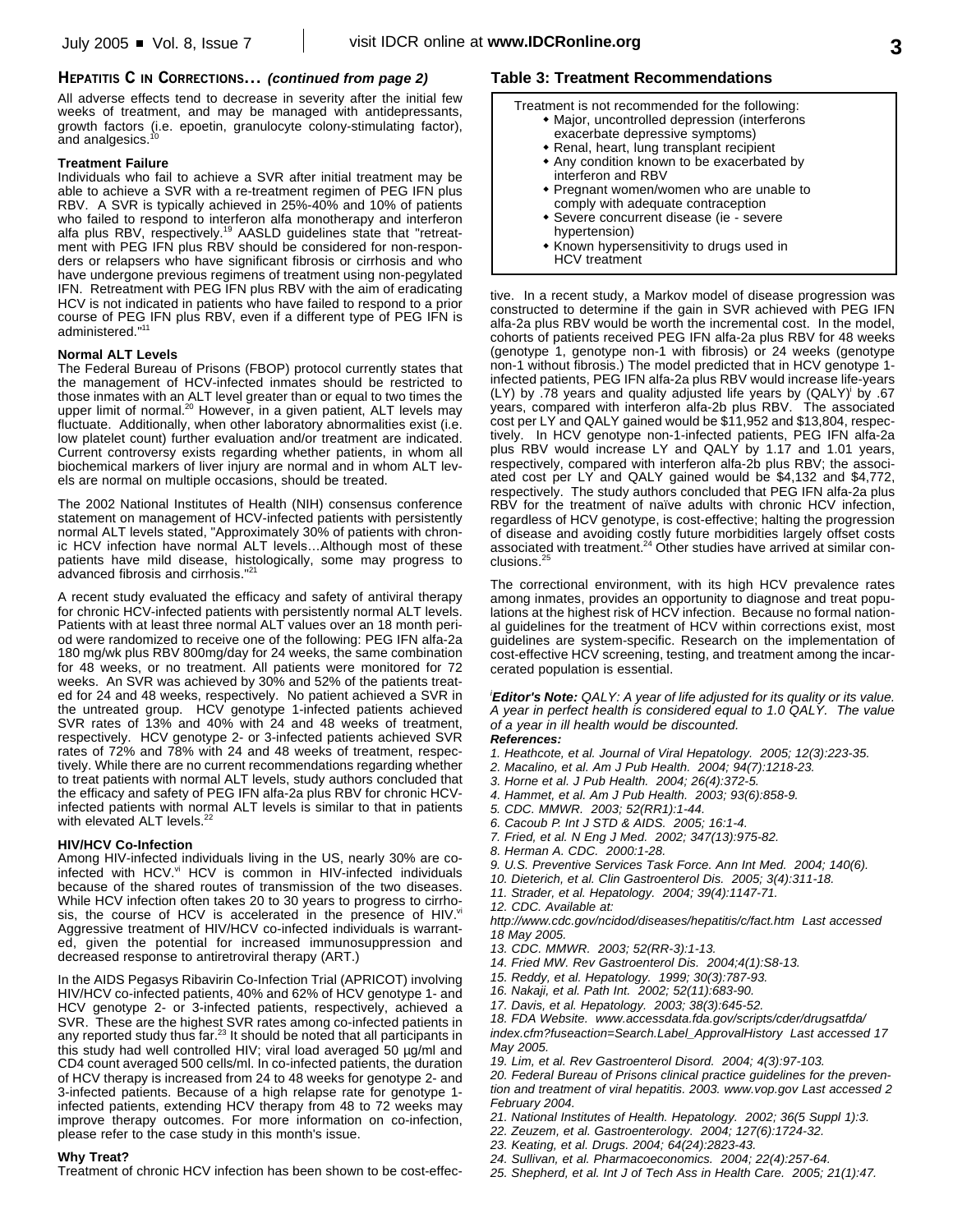## **LETTER FROM THE EDITOR**

### Dear Colleagues,

While providing medical care to increasing numbers of inmates, many of us often lose sight of the dramatic increase in incarceration that has occurred in the United States over the past two decades. This steady increase in the numbers of incarcerated individuals has given the United States the dubious distinction of being the world's lead incarcerator; we have a greater proportion of our population behind bars than any other country. Most of this increase in incarceration is related to the "war on drugs", which might be more aptly named the "war on drug users", as that is the population being locked up. As a consequence, there is an increased prevalence of many diseases associated with addiction in incarcerated populations. Chief among these is HCV infection. HCV is most efficiently and most commonly transmitted through shared injection equipment among injection drug users. With more than one out of every five inmates infected with HCV, this is clearly a critical problem to address.

This month, Cassidy, Guidry and Colton tackle the issue of routine screening for HCV. If people become aware of their diagnosis of HCV, they can, at a minimum, learn to avoid alcohol, the most preventable risk factor for progression to cirrhosis, be vaccinated against Hepatitis A and B and educated about how to prevent transmission to others. They can also be prepared for clinical evaluation and treatment. Current therapeutic options, although effective, are associated with predictable toxicities, are expensive, prolonged, and often fail to cure patients. Hopefully, in the not too distant future, more effective, less toxic and less expensive therapies will become available. If more people are aware of their infection, more people will be prepared to benefit from newer treatments. Identifying a significant number of the approximately four million individuals in the U.S. infected with HCV could also lead to an increased demand for resources to be devoted towards developing and implementing better therapies. Taylor and Mileno present a case highlighting the independent issues in HIV/HCV co-infection, which is critically important given the accelerated course of HCV disease in people dually infected with HIV and our IDCR-o-gram describes HCV management and vaccination schedules.

More people with chronic HCV pass through correctional systems each year than any other single institution. HCV, more than any other disease, underscores the need to view the provision of public health and health care as a primary mission of correctional facilities.

### Respectfully,

Jody Rich\*, MD, IDCR Editorial Board *Disclosures: \*Major Stockhlder: Repligen, Alkermes, Isis*

## **Subscribe to IDCR**

Fax to **617-770-3339** for any of the following: *(please print clearly or type)*

| Yes, I would like to add/update/correct (circle one) my contact information for my complimentary<br>subscription of IDCR fax/email newsletter. |                  |                                                                                               |  |
|------------------------------------------------------------------------------------------------------------------------------------------------|------------------|-----------------------------------------------------------------------------------------------|--|
| Yes, I would like to sign up the following colleague to receive a complimentary subscription of<br><b>IDCR</b> fax/email newsletter.           |                  |                                                                                               |  |
| email (rather than have a fax).                                                                                                                |                  | Yes, I would like my IDCR to be delivered in the future as an attached PDF file in an         |  |
| NAME:                                                                                                                                          | <b>FACILITY:</b> |                                                                                               |  |
| <b>CHECK ONE:</b>                                                                                                                              |                  |                                                                                               |  |
| $\circ$ Physician<br>O Physician Assistant<br>O Pharmacist<br>O Medical Director/Administrator                                                 |                  | ○ Nurse/Nurse Practitioner<br>O Nurse Administrator<br>O Other<br>O HIV Case Worker/Counselor |  |
| ADDRESS:                                                                                                                                       | CITY:            | ZIP:<br>STATE:                                                                                |  |
| FAX:                                                                                                                                           |                  | PHONE:                                                                                        |  |
|                                                                                                                                                |                  |                                                                                               |  |

#### **Faculty Disclosure**

In accordance with the Accreditation Council for Continuing Medical Education Standards for Commercial Support, the faculty for this activity have been asked to complete Conflict of Interest Disclosure forms. Disclosures are listed at the end of articles. All of the individual medications discussed in this newsletter are approved for treatment of HIV and hepatitis unless otherwise indicated. For the treatment of HIV and hepatitis infection, many physicians opt to use combination antiretroviral therapy which is not addressed by the FDA.

**Associate Editors**

Rick Altice, MD *Director of Clinical Research, Director, HIV in Prisons Program, Director, Community Health Care Van, Associate Professor of Medicine Yale University AIDS Program*

David Paar, MD *Associate Professor of Medicine, University of Texas, Medical Branch*

Karl Brown, MD, FACP *Infectious Disease Supervisor PHS-Rikers Island*

Ralf Jürgens *Consultant, HIV/AIDS, Human Rights, Drug Policy and Prisons*

Joseph Paris, PhD, MD, FSCP, CCHP *Medical Director, Georgia Dept. of Corrections*

Lester Wright, MD, MPH *Chief Medical Officer, New York State Dept. of Correctional Services*

> Dean Rieger, MD *Medical Director, Indiana Dept. of Corrections*

Neil Fisher, MD *Medical Director, Chief Health Officer, Martin Correctional Institute*

William Cassidy, MD *Associate Professor of Medicine, Louisiana State University Health Sciences Center*

**Editorial Board**

Louis Tripoli, MD, FACFE *Correctional Medical Institute, Correctional Medical Services*

Josiah Rich, MD *Associate Professor of Medicine and Community Health Brown University School of Medicine, The Miriam Hospital*

> Steven F. Scheibel, MD *Regional Medical Director Prison Health Services, Inc*

David A. Wohl, MD *Associate Professor of Medicine University of North Carolina AIDS Clinical Research Unit*

Barry Zack, MPH *Executive Director, Centerforce*

Michelle Gaseau *The Corrections Connection*

**Layout** Kimberly Backlund-Lewis *The Corrections Connection*

**Distribution** Screened Images Multimedia

> **Managing Editor** Courtney E Colton *IDCR*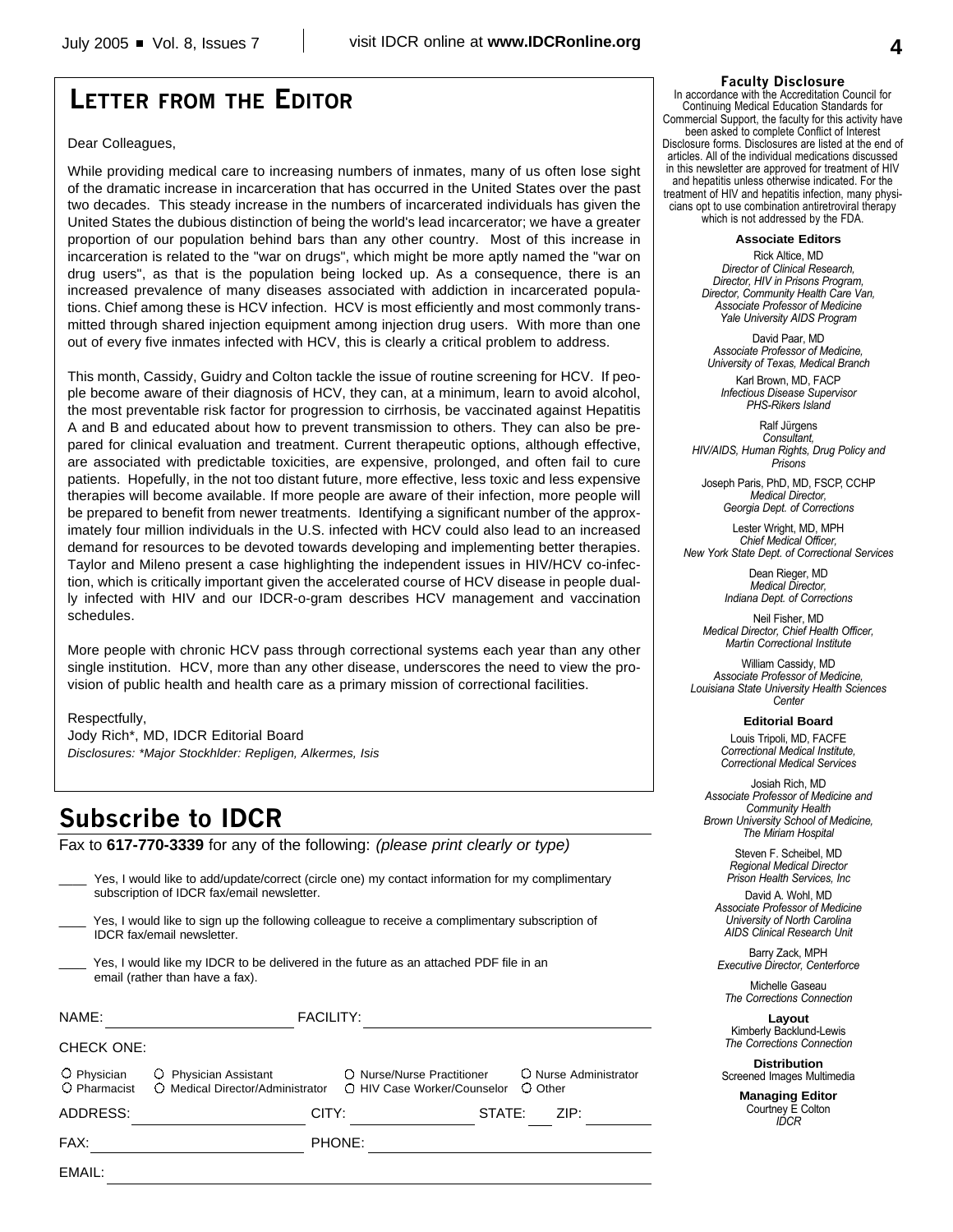# **IDCR-O-GRAM: Hepatitis C Management Algorithm**



*Editors' Note:\*Among HCV genotype 2- or 3-infected patients in whom HCV RNA is undetectable after four weeks of therapy, 12 weeks of treatment is as effective as 24 weeks. Mangia, et al. NEJM. 2005; 352:2609-17.*

| <b>Adult Hepatitis Vaccination Schedules</b> |                   |       |                 |        |                            |
|----------------------------------------------|-------------------|-------|-----------------|--------|----------------------------|
| <b>Type</b>                                  | <b>Vaccine</b>    | Age   | <b>Dose</b>     | # Dose | <b>Schedule**</b> (months) |
| <b>Hepatitis A</b>                           | Havirx            | $19+$ | 1440 EI.U       |        | $0.6 - 12$                 |
| <b>Hepatitis A</b>                           | Vagta             | $19+$ | 50u             |        | $0.6 - 12$                 |
| <b>Hepatitis B</b>                           | Engerix-B         | $20+$ | 20ua            |        | 0, 1, 6                    |
| <b>Hepatitis B</b>                           | Recombivax HB (R) | $20+$ | 10ua            |        | 0, 1, 6                    |
| Hepatitis A/B                                | Twinrix (R)       | $18+$ | 720 EI.U Havrix | 3      | 0, 1, 6                    |
| combination                                  |                   |       | /20ug Energix-B |        |                            |
|                                              |                   |       |                 |        |                            |

*\*\*Editor's Note: In corrections, dosing schedules may be reduced to 0, 1, 4 months. CDC. MMWR. 2004; 53(3):681-3. Hepatitis B Doses and Schedules. http://digestive.niddk.nih.gov/ddiseases/pubs/vaccinationshepab/#B-doses Last accessed 11 July 2005. Adapted from Hepatitis Resource Network, www.h-r-n.org*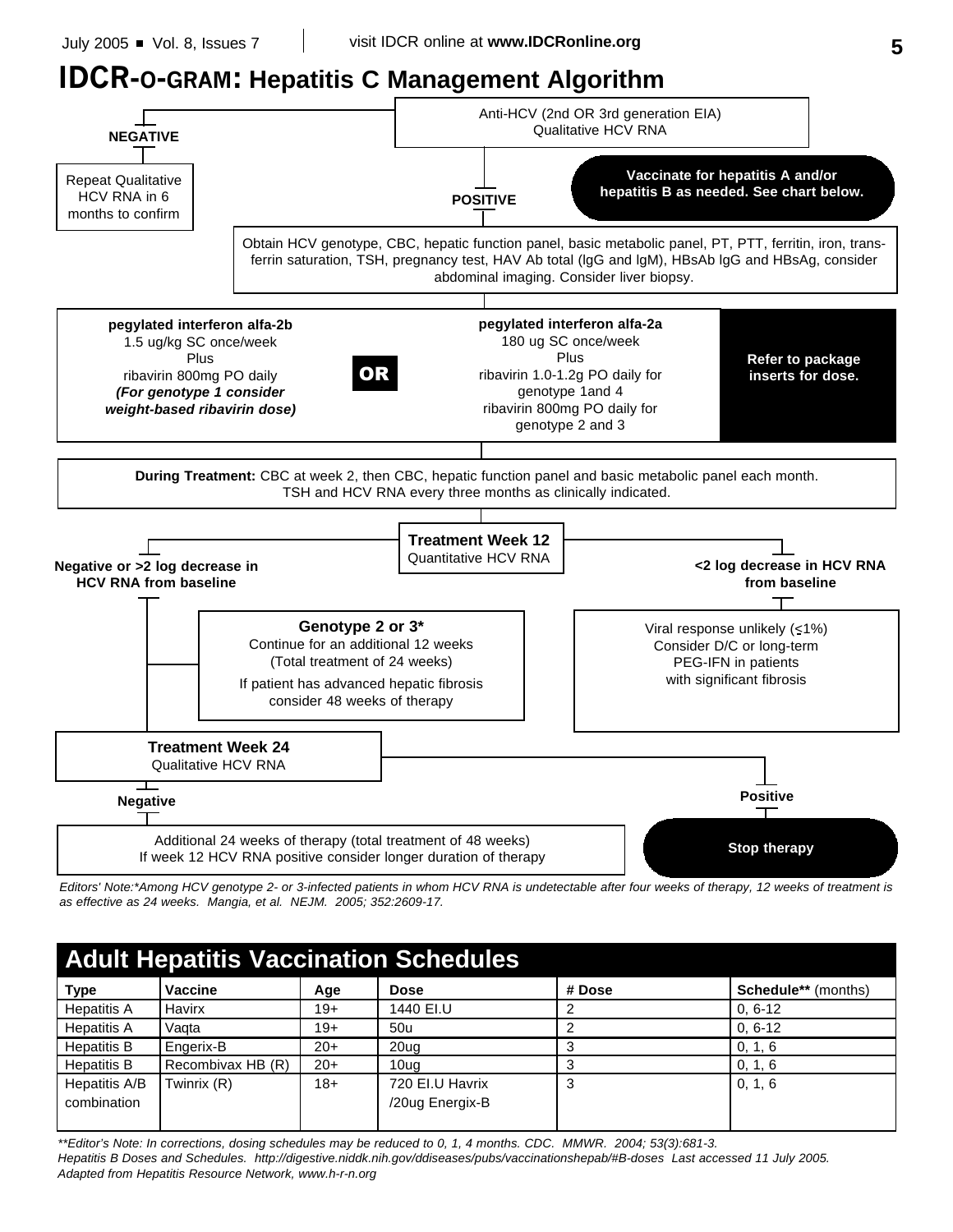## **ASK THE EXPERT: An HIV/HCV co-infected ex-inmate in need of anti-HCV treatment**

*Lynn E. Taylor\*, MD, Assistant Professor of Medicine, Department of Medicine, Division of Infectious Disease, Brown Medical School Director, HIV/HCV Coinfection Program, The Miriam Hospital, Providence, RI Maria D. Mileno\*\*, MD, Associate Professor of Medicine, Department of Medicine, Division of Infectious Disease, Brown Medical School Disclosures: \*Grant research support, speakers bureau, Roche Laboratories \*\*Nothing to disclose*

*CASE: A HIV/HCV co-infected 49 year-old male presented to a dedicated HIV/HCV co-infection clinic for evaluation of the extent of liver dis*ease and need for anti-HCV treatment. His CD4 count was 365 cells/mm<sup>3</sup>, CD4 percentage 28.1% and HIV-1 viral load 195 copies/ml. *Antiretroviral medications included efavirenz 600mg at bedtime, lamivudine 150mg twice daily and stavudine 40mg twice daily. The patient had been diagnosed with HIV and HCV six years prior while in federal prison and began antiretroviral therapy at that time. He reported a 20-year history of injection drug use involving heroin and cocaine along with alcohol abuse. He denied any drug or alcohol use in the prior seven years and was active in Narcotic's Anonymous (NA). He had been treated with fluoxetine 10 years earlier when he became depressed following the death of his partner. He had suffered multiple stab wounds to the chest 20 years earlier. He was a veteran of the Vietnam War. He was working full time. He had presented twice before during the prior two years for evaluation for anti-HCV treatment but had declined pharmacotherapy due to concerns about relapse of addiction and depression. He had recently attended a group education session on the natural history of HCV in HIV-seropositive persons and the benefits and potential risks of therapy.*

*On physical exam, vital signs were within normal limits and the patient's affect was bright. There was no icterus, hepatomegaly, splenomegaly, abdominal mass, shifting dullness, lower extremity edema, jaundice or palmar erythema. There were no spider angiomas. The remainder of the physical exam was unremarkable. ALT and AST were elevated at 124 IU/mL and 82 IU/mL, respectively. HCV genotype was 3a. HCV RNA was 396,000 IU/mL. Laboratory tests including BUN, creatinine, electrolytes, CBC with differential, albumin, alkaline phosphatase, total bilirubin, prothrombin time, iron studies, TSH and urinalysis were within normal limits.* 

*With a genotype of 3a, estimated duration of infection of 27 years (based on first year of injection drug use), elevated ALT, low HCV viral load, well-controlled HIV and no contraindications to anti-HCV pharmacotherapy, he was strongly encouraged to commence anti-HCV treatment with the goal of achieving a sustained virologic response (SVR). Given his reluctance, a liver biopsy was performed to determine the extent of fibrosis in the hopes of motivating him to be treated. When the biopsy demonstrated stage 3 of 4 fibrosis (by Batts-Ludwig criteria), he agreed to undergo anti-HCV treatment.*

**Q: How should HIV/HCV co-infected patients be treated for HCV?** Results from trials of pegylated interferon (PEG IFN) plus ribavirin (RBV) in co-infected patients demonstrate that this regimen is effective and relatively well-tolerated in HIV-infected individuals.<sup>1-3</sup> Although SVR rates are lower than in HIV/HCV co-infected patients as compared to HCV mono-infected patients, eradication of HCV is achieved at significantly higher rates with the combination PEG IFN/RBV than with standard interferon plus RBV or PEG IFN alone. The only FDAapproved drugs for treatment of HCV in HIV/HCV co-infected patients are PEG IFN alfa-2a (Pegasys®, Hoffmann-La Roche) plus RBV (Copegus®, Hoffmann-La Roche), both of which were approved in February 2005.

Several sets of evidence-based anti-HCV treatment guidelines have been developed for co-infected patients.<sup>5-9</sup> These guidelines indicate that all HIV-infected persons should be screened for HCV. HCV RNA testing should be performed to confirm chronic infection in all persons with positive HCV serology and in those with negative antibody tests and unexplained liver disease. All co-infected persons should be considered for antiviral treatment. This should consist of combination PEG IFN alpha plus RBV for 48 weeks, irrespective of genotype. The primary goal of therapy is to eradicate HCV by achieving a SVR. A secondary goal is to delay histologic and clinical disease progression. These goals are consistent with goals for HCV-mono-infected populations. A further goal specific to HIV-infected populations is to suppress HCV disease activity to prevent antiretroviral-related hepatotoxicity. Co-infected individuals undergoing HCV treatment should be closely monitored due to the potential for adverse events.

*The patient initiated HCV treatment with 180mcg/mL PEG IFN alfa-2a sq weekly and RBV 400mg orally twice daily. He agreed to weekly clinic visits for PEG IFN administration to optimize adherence, permit close monitoring and aggressive management of any side effects that should arise, and provide him with the best chance of completing a full course of treatment with the recommended dosing. Baseline laboratory values were as follows: CD4 470 cells/mm 3 , CD4% 26.1%, HIV plasma viral load (PVL) 248 copies/mL, HGB 15.1 G/dL, HCT 42.9%, ANC 2200 K/uL, ALT 159 IU/mL, AST 99 IU/mL and HCV RNA (quantitative)*

*311,632 IU/mL. He felt well until week four when he complained of myalgias. Laboratory values were significant for an ANC of 700 K/uL. At week five he complained of fatigue. Hemoglobin had declined to 11.6 G/dL.*

### **Q: Are there side effects of anti-HCV treatment specific to coinfected persons?**

Hematologic side effects of anti-HCV treatment including anemia, neutropenia and thrombocytopenia can be more common and severe among co-infected persons than among HCV-mono-infected persons receiving PEG IFN plus RBV.<sup>5-9</sup> The dose-dependent reversible hemolytic anemia caused by RBV is compounded by the bone marrow suppressant effect of PEG IFN. In HIV-infected persons, these predictable effects may be exacerbated by underlying anemia due to nutritional deficits, concomitant disease or medications such as zidovudine (AZT).<sup>10</sup> Anemia may be managed with dose reduction of RBV, which can lower treatment efficacy, or by administration of erythropoietin alfa, which can increase hemoglobin levels and enable maintenance of higher RBV doses.<sup>6,8,10</sup> Neutropenia, due to PEG IFNinduced myelosuppression, typically occurs within the first several weeks of treatment and resolves with PEG IFN cessation. Neutropenia may be managed by dose reduction of PEG IFN, which can lower treatment efficacy, or with granulocyte colony stimulating factor (GCS-F).<sup>6,8</sup>

Consideration must be given to the potential for drug interactions between anti-HCV medications and nucleoside reverse transcriptase inhibitors (NRTIs). AZT, which can be associated with anemia, may interact synergistically with RBV to worsen anemia during anti-HCV treatment. Options include avoiding AZT during anti-HCV treatment or closely monitoring hemoglobin, especially during the first weeks of therapy.<sup>7</sup>

Mitochondrial toxicity, including fatal lactic acidosis, pancreatitis and hepatic steatosis are rare effects that may occur with the concomitant use of RBV and didanosine (ddl), stavudine (d4T) and other NRTIs. $^{6}$ The proposed mechanism is the inhibition of DNA polymerase gamma,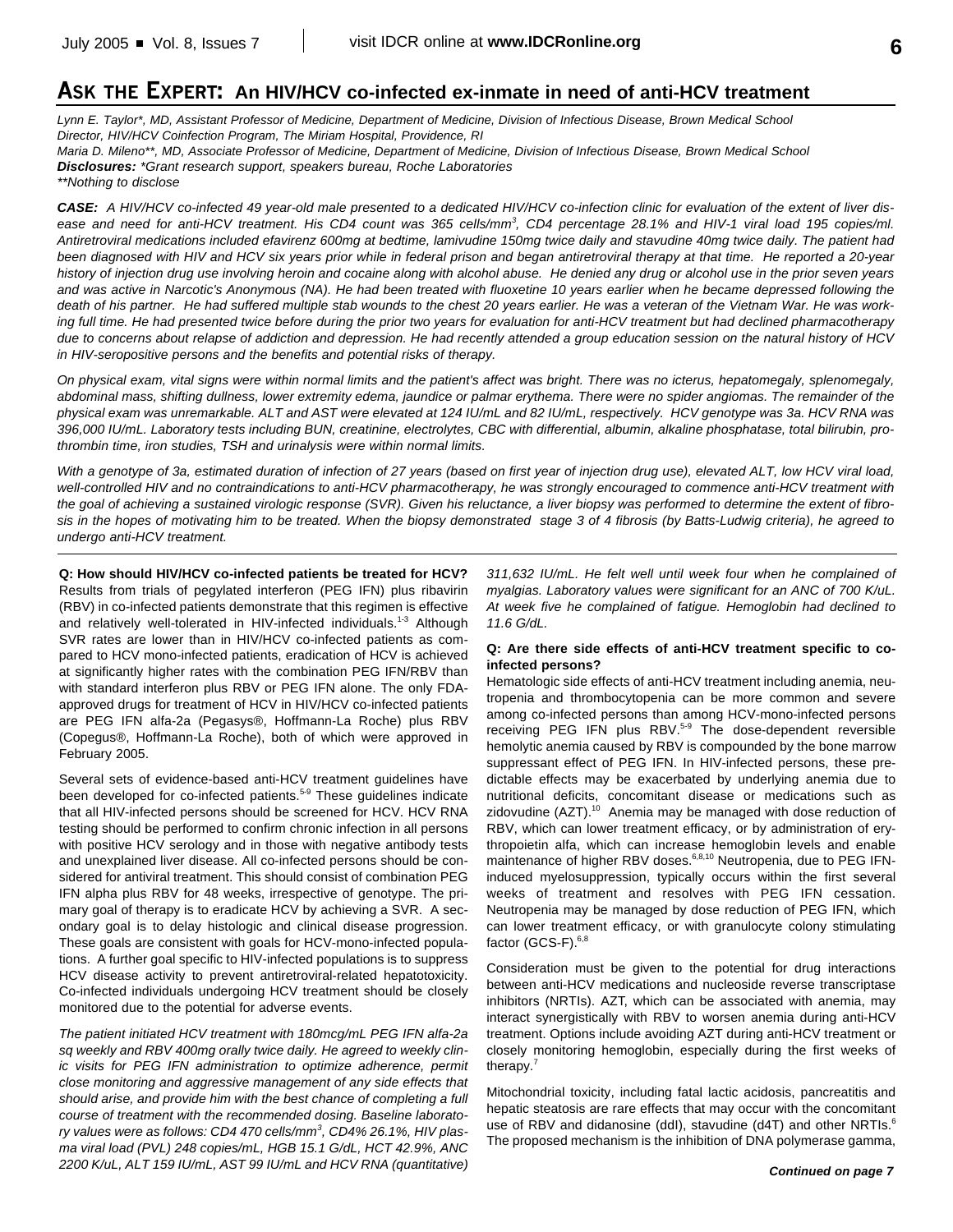### **ASK THE EXPERT...** *(continued from page 6)*

the enzyme responsible for mitochondrial DNA synthesis. The affinity to DNA polymerase gamma is greatest for ddI, followed by d4T and then other NRTIs. This inhibition can result in decreased oxidative phosphorylation and the accumulation of lactate. RBV, a guanosine nucleoside analogue, can raise levels of intracellular ddATP, the active metabolite of ddI, increasing the risk for ddI-related mitochondrial toxicity. Consequently, co-administration of RBV and ddI is no longer recommended. 5-9 Additionally, cirrhotic co-infected patients receiving ddI may be at risk for hepatic decompensation.<sup>11</sup>

The role of d4T in the development of lactic acidosis is possible, but to a lesser extent than with ddI. The combination of RBV plus d4T may cause severe weight loss, mimicking the rapid progression of lipoatrophy, possibly due to the potentiation of mitochondrial damage in subcutaneous fat.<sup>6</sup> It may be beneficial to switch to an alternate antiretroviral agent. <sup>6</sup> *This potential risk was discussed with the patient and he was given the choice of continuing d4T or substituting an alternate NRTI. He elected to continue d4T and did not develop complications related to this medication with anti-HCV therapy.*

*The patient's neutropenia and symptomatic anemia were supported with the use of erythropoietin alfa and GCS-F in an attempt to avoid dose reduction or treatment termination. He received a total of six erythropoietin alfa doses and eighteen GSC-F doses. He completed his recommended treatment course with no missed PEG IFN doses and no dose reductions of either PEG IFN or RBV; adherence to weekly visits for PEG IFN injections was 100%. He worked full-time throughout the course of therapy. His HCV RNA was undetectable at week 12 of treatment and remained undetectable through the end of treatment. At the end of treatment his laboratory values were as follows: CD4 385 cells/mm 3 , CD4 % 27.5%, HIV PVL <75 copies/mL, HGB 15.2 G/dL, HCT 43.2%, ANC 2800 K/uL, ALT 41 IU/ mL, AST 33 IU/mL and HCV RNA PCR <50 IU/mL. Six months after treatment completion his HCV RNA PCR remained <50 U/mL, consistent with a SVR. Eighteen months after treatment, his HCV RNA remains non-detectable and he is thrilled with his accomplishment.*

#### **Q: How can the patient's PVL and CD4 changes be explained?**

The patient's HIV RNA became non-detectable during the course of anti-HCV therapy, while the absolute CD4+ cell count declined by 85 cells/mm<sup>3</sup> and the CD4+ percentage increased slightly. These findings are consistent with those of HCV treatment studies in co-infected patients; individuals with detectable HIV RNA at baseline receiving PEG IFN experienced a reduction in HIV RNA, suggesting a positive impact on HIV replication,<sup>3,5</sup> and the interferon-induced reduction in

absolute CD4+ count did not impact stability of the CD4+ percentage nor lead to development of opportunistic infections. <sup>5</sup> HIV PVL and CD4 counts/percentages return to baseline levels within several weeks of treatment cessation. PEG IFN plus RBV does not appear to have a negative impact on control of HIV.

### **Q: How was the patient's history of addiction addressed?**

Injection drug use is the greatest risk factor for HIV/HCV co-infection.<sup>12</sup> Nevertheless, active or recent drug use are among the main reasons that co-infected persons are not being treated for HCV, given theoretical concerns about addiction relapse or exacerbation and the potential for re-infection.<sup>18-21</sup> Populations with HIV, HCV, and addiction have increased rates of depression and other psychiatric comorbidities.<sup>18-21</sup> Additional concerns thus include whether interferon may induce psychiatric symptoms including depression and/or suicidal tendencies.<sup>17</sup> Existing data about HCV treatment for drug-involved persons is promising.<sup>22-25</sup> HCV-mono-infected substance using and non-substance using patients demonstrate similar HCV treatment outcomes.<sup>22,26</sup> Persons with depression and other psychiatric diagnoses may be safely and effectively treated with interferon-based therapies with appropriate supports.<sup>22, 27-30</sup>

*This patient's substance use was remote. He was active in NA. He agreed to engage in multidisciplinary care, which has been recognized as an effective approach to HCV treatment for this population, to monitor and support his mood and addiction status during treatment. <sup>31</sup> A baseline psychiatric evaluation showed adjustment disorder with mixed mood, which was considered stable. The recommendation was to observe only. The patient agreed to monthly visits with the team psychiatrist for the duration of therapy, weekly PEG IFN medical visits and occasional meetings with his case manager. He complained of mild depression and irritability for four weeks but otherwise his course was uneventful. It should be noted that NA, while often an adequate self-help program, is not a comprehensive substance abuse treatment program. Such programs, when available, are an important component of the treatment of HCV, and this is consistent with most anti-HCV treatment guidelines.*

Supervised PEG IFN therapy is a promising intervention, allowing for close monitoring for complications while facilitating adherence.<sup>24</sup> Optimizing adherence may also reduce the impact of demographic variables on SVR. One study in a correctional facility setting suggests that SVR rates in African-American persons, which have been lower than those of Caucasians,<sup>32</sup> seem to match those of Caucasians when adherence is optimized.<sup>33</sup> The incarcerated setting is an extreme example of supervised therapy but has been shown to be a feasible and opportune setting for HCV pharmacotherapy.<sup>26,34</sup>

#### *REFERENCES*

- *1. Chung RT, et al. N Engl J Med. 2004; 351:451-9.*
- *2. Carrat F, et al. JAMA. 2004; 292:2839-48.*
- *3. Torriani FJ, et al. N Engl J Med. 2004; 351:438-50.*
- *4. Sulkowski M, et al. Ann Int Med. 2003; 138:197-208.*
- *5. Strader DB, et al. Hepatology. 2004; 39:1147-1171.*
- *6. Soriano V, et al. AIDS. 2004; 18:1-12.*
- *7. Soriano V, et al. J Viral Hepat. 2004; 11:2-17.*
- *8. Alberti A, et al. Journal of Hepatology. 2005; 42(5): 615-24.*
- *9. CDC. MMWR. 2004; 53(RR15):1-112.*
- *10. Sulkowski MS. Clin Infect Dis. 2003; 37(4):S315-22.*
- *11. Mauss S, et al. AIDS. 2004; 18:F21-25.*
- *12. Swan T, et al. AIDS. 2004; 18:1745-6.*
- *13. Fleming CA, et al. Clin Infect Dis. 2003; 36:97-100.*
- *14. Fultz SL, et al. Clin Infect Dis. 2003; 36:1039-46.*
- *15. Taylor LE, et al. AIDS. 2002; 16:1700-01.*
- *16. Rauch A, et al. JAIDS. 2005; 38:238-39.*
- *17. Edlin BR, et al. N Engl J Med. 2001; 534:211-15.*
- *18. Regier DA, et al. JAMA. 1990; 264:2511-18.*
- *19. Lyketsos CG, et al. AIDS. 1996; 10:1033-39.*
- *20. Johnson ME, et al. Am J Gastroenterol. 1998; 93:785-89.*
- *21. El-Serag HB, et al. Gastroenterology. 2002; 123:476-82.*
- *22. Sylvestre DL. Drug Alcohol Depend. 2002; 67:117-23.*
- *23. Backmund M, et al. Hepatology. 2001; 34:188-93.*
- *24. Taylor LE. Clin Infect Dis. 2005; 40(5):S355-61.*
- *25. Van Thiel DH, et al. Am J Gastroenterol. 2003; 98:2281-8.*
- *26. Strader DB. Hepatology. 2002; 36:S226-36.*
- *27. Mauss S, et al. Hepatology. 2004; 40:120-24.*
- *28. Ho SB, et al. Am J Gastroenterol. 2001; 96:157-64.*
- *29. Schaefer M, et al. Hepatology. 2003; 37:443-51.*
- *30. Dobmeier M, et al. Pharmacopsychiatry. 2000; 33(2):72-4.*
- *31. Sylvestre DL, et al. J Urban Health. 2004; 81:719-34.*
- *32. Muir AJ, et al. N Engl J Med. 2004; 350:2265-71.*
- *33. Sterling RK, et al. Am J Gastroenterol. 2004; 99:866-72.*
- *34. Allen S, et al. Ann Intern Med. 2003; 138:187-90.*

#### *Acknowledgements*

*We thank Stacey Chapman RN, and Dawn Hanley, RN, of The Miriam Hospital, Providence, RI; and Gene Jacobs, D.O. and John Buonavolonta, R.N., at Family Service of Rhode Island, Providence, RI. This discussion was made possible in part through the following NIH grant: a T32 Training Grant from the National Institute on Drug Abuse to The Miriam Hospital (5 T32 DA13911).*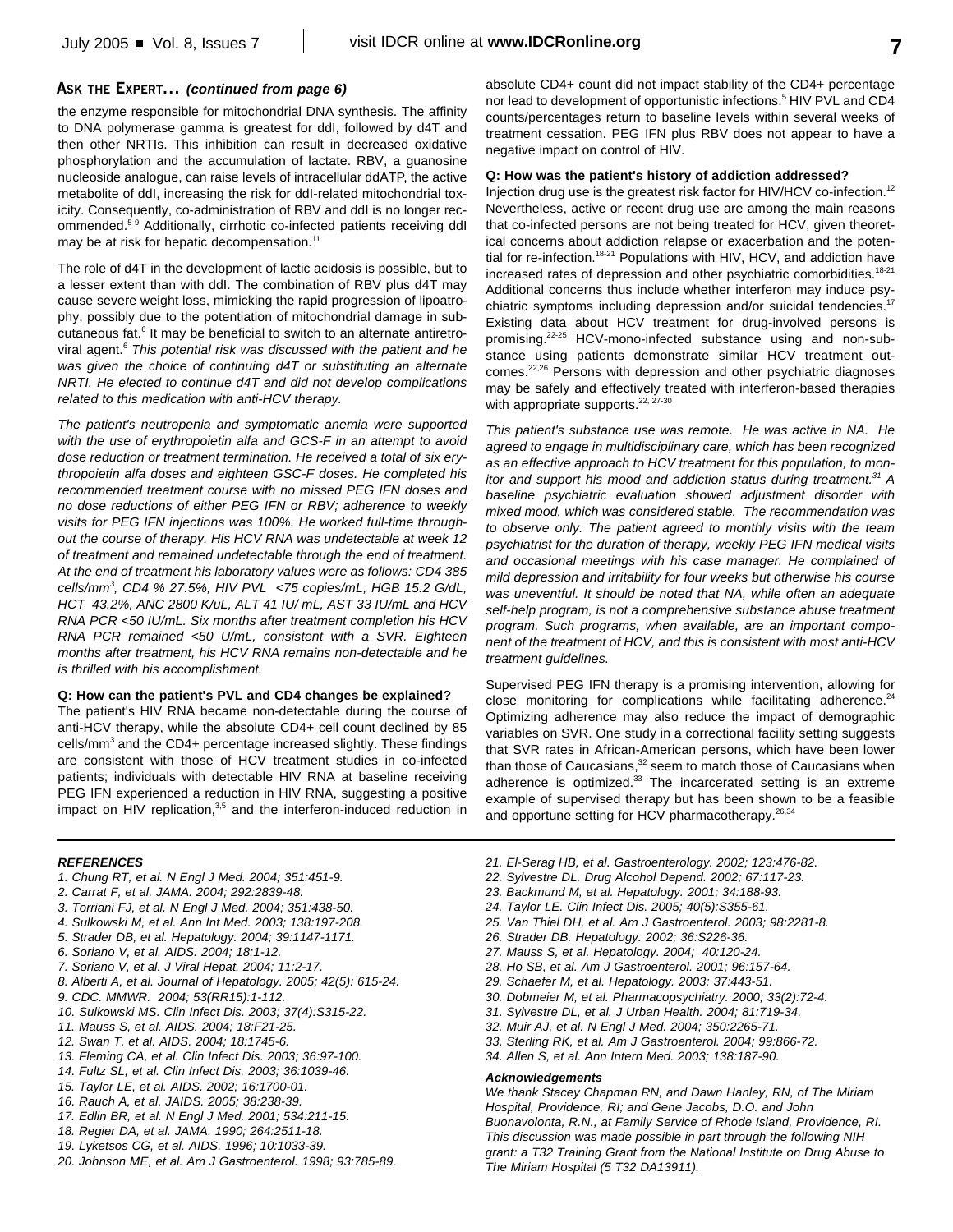## **SAVE THE DATES**

### **American Correctional Association Summer Congress**

*August 7-10, 2005 Baltimore, MD* Visit: www.aca.org/conferences

### **Centerforce Inside-Out Summit**

*September 10-13, 2005 San Francisco, CA* Visit: www.centerforce.org/ summit

## **ICAAC Meeting**

*September 21-24, 2005 New Orleans, LA* Visit: www.icaac.org

## **United States Conference on AIDS**

*September 28-October 2, 2005 Houston, Texas* Visit: www.nmac.org

## **IDSA Conference**

*October 6-9, 2005 San Francisco, CA* Visit: www.idsociety.org

## **National Conference on**

**Correctional Health Care** *October 8-12, 2005 Denver, Colorado* Visit: www.ncchc.org

## **Society of Correctional**

**Physicians Annual Meeting** *October 9, 2005 Denver, Colorado Visit: www.corrdocs.org*

### **Management of HIV/AIDS in the Correctional Setting: A Live Satellite Videoconference Series "Drug-drug Interactions and Metabolic Complications of HIV"** *October 26, 2005* Visit: www.amc.edu/patient/hiv/ hivconf/index.htm

# **RESOURCES**

**Hepatitis Resource Network:** www.h-r-n.org www.cdc.gov/hepatitis

# **NEWS AND REVIEWS**

**HCV Patients Can Overcome Depression**

Currently, the standard of care treatment of hepatitis C virus (HCV) infection is combination pegylated interferon (PEG IFN) plus ribavirin (RBV). However, this regimen may aggravate already present depressive and psychiatric symptoms in patients. Kraus, et al. sought to determine the efficacy of treatment with selective serotonin re-uptake inhibitor (SSRI) therapy during secondary prophylaxis (re-treatment) in patients with chronic HCV. All study participants were previously unsuccessfully treated with interferon (IFN) therapy. Seventeen patients in two groups (prophylaxis and reference) were included. During initial IFN therapy (before SSRI prophylaxis), all eight patients, who were later assigned to the prophylaxis group during retherapy, developed signs of a major depressive episode, according to DSM-IV criteria. During re-therapy, patients in the prophylaxis group received prophylactic SSRI treatment three weeks before beginning antiviral therapy; patients in the reference group received antiviral therapy, but did not receive SSRI therapy. With concomitant SSRI therapy, seven of eight patients in the prophylaxis group were able to complete PEG IFN re-therapy. None of the patients had to discontinue re-therapy due to psychiatric side effects. Kraus, et al. concluded that patients with a history of IFN-induced major depression may be safely re-treated with PEG IFN plus RBV with concomitant SSRI prophylaxis.

*Kraus M, et al. Journal of Viral Hepatitis. 2005; 12(1):96-100.*

## **Peginterferon alfa-2a Doesn't Alter Methadone Pharmacokinetics**

Sulkowski, et al conducted a study to quantitatively evaluate the effects of peginterferon (PEG IFN) alfa-2a on the pharmacokinetics of methadone in patients with chronic HCV who were receiving a stable methadone maintenance regimen. The 24 subjects enrolled in the study continued their ongoing daily methadone maintenance therapy regimen and received 180 ug PEG IFN alfa-2a sq once weekly for four weeks. The measured pharmokinetic parameters of methadone were no different after four weeks of dosing than at baseline, despite that the four-hour methadone levels were increased by 10-15%. Sulkowski, et al. conclude that concurrent treatment with methadone is not a contraindication to therapy with PEG IFN alfa-2a for chronic HCV and that dose adjustments are not required.

*Sulkowski M, et al. Clinical Pharmacology & Therapeutics. 2005; 77(3): 214-24.*

## **Effective Treatment for HCV Non-Responders Examined**

A recent retrospective study examined the safety and efficacy of re-treating HCV non-responders. Fifty patients previously treated with PEG IFN alfa-2 plus RBV, who did not achieve a >2 log<sup>10</sup> decrease in HCV RNA at week 12, were

retreated with 15 ug IFN alfacon-1 SQ daily plus 50 ug IFN gamma-1b SQ three times per week for 48 weeks. Thirty-four percent of patients achieved a sustained virologic response after re-treatment. A larger, dose-finding study of this combination treatment is ongoing.

*Leevy V, et al. Poster S1537. Digestive Disease Week. May 13-19, 2005. Chicago, Il.*

### **FDA Approves Once Daily Kaletra for Treatment-Naïve Patients**

The U.S. Food and Drug Administration (FDA) approved the use of Kaletra (lopinavir [LPV]/ritonavir[RTV]) 800/200mg once-daily administration for the treatment of HIV infection in therapy-naïve adult patients. Approval for the new regimen is based on data from two clinical trials comparing the safety and efficacy of LPV/RTV 800/200mg once-daily and LPV/RTV 400/100mg twice daily, for a duration of 48 weeks in antiretroviral-naïve HIV-1 infected patients. The new dosing is available in both liquid and soft gel capsule formulations. At this time, once daily Kaletra is not approved for treatment-experienced patients and is not approved for children.

*www.natap.org*

## **New HCV Drug Under Development**

Idenix Pharmaceuticals, Inc, a biopharmaceutical company based in Cambridge, MA, announced on May 31 that it has completed enrollment of its phase IIb clinical trial of valopicitabine (NM283) with more than 170 HCV genotype 1-infected patients who previously failed at least three months of PEG IFN plus RBV therapy. The efficacy and safety of NM283 plus PEG IFN alfa-2a will be compared to the current stand of care regimen, PEG IFN alfa-2a plus RBV. The drug is being developed for use in both treatment naïve and treatment-experienced patients.

*Idenix Pharmaceuticals, Inc. Press Release March 31, 2005. Available at:*

*http://ir.idenix.com/phoenix.zhtml?c=131556&p =irol-newsArticle&ID=715016&highlight= Last accessed 7 June 2005.*

### **Clinicians Should Monitor for Nephrotoxicity in TDF-Treated Patients**

Tenofovir disoproxil fumarate (TDF), a nucleoside reverse transcriptase inhibitor (NRTI) approved for the treatment of HIV disease, may cause nephrotoxicity in TDF-treated patients with prolonged use, particularly in patients with advanced HIV disease, diabetes, or a decreased renal function at baseline. While TDF has not been associated with nephrotoxicity in clinical trials, adefovir dipivoxil, a related NRTI, has caused proximal renal tubular dysfunction at a dosage of 60-120 mg/day. Clinicians should assess renal function prior to initiating TDF therapy and continue to monitor renal function in all TDF-treated patients.

*Gallant J, et al. Clinical Infectious Diseases. 2005; 40: 1194-98.*